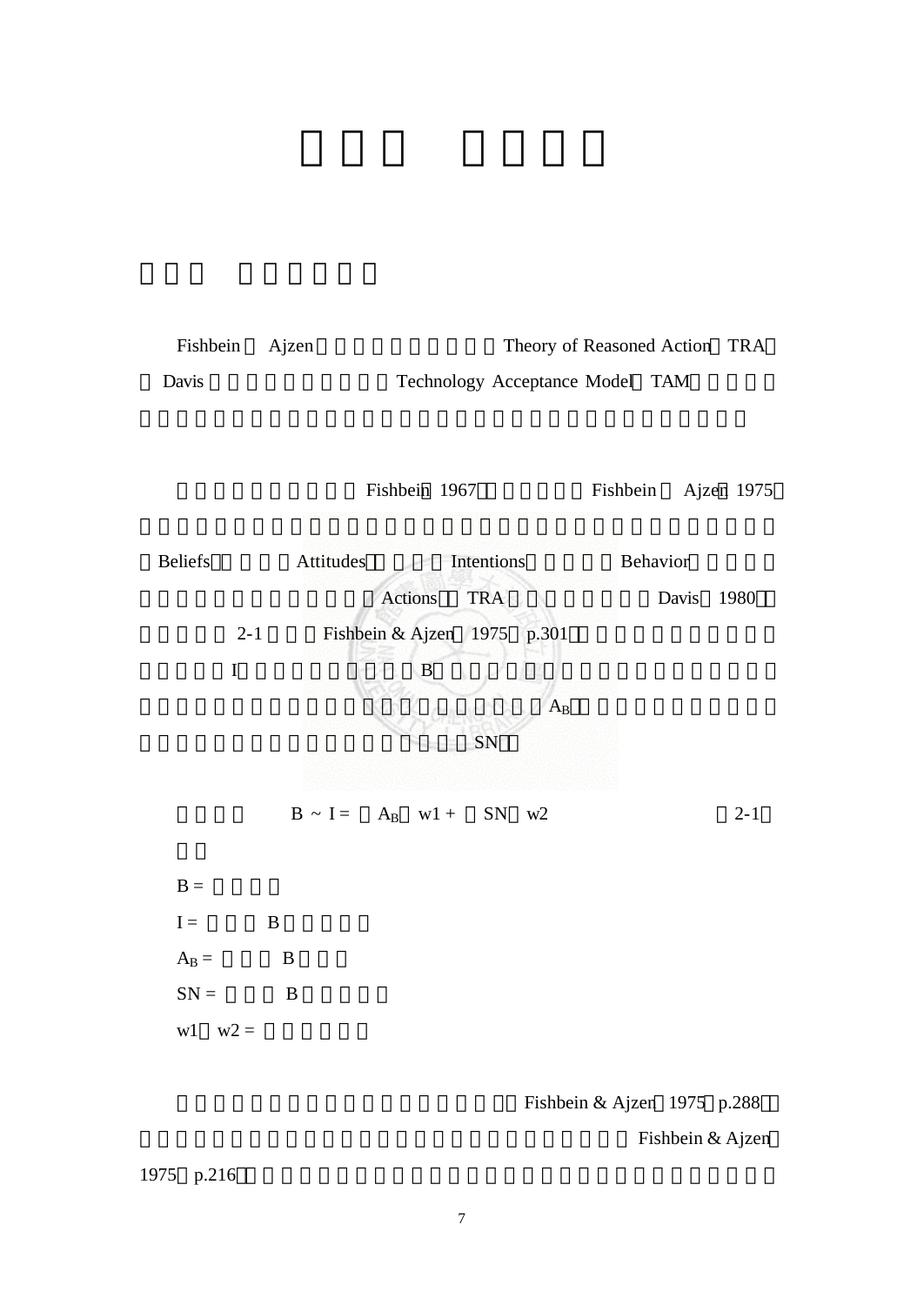Fishbein & Ajzen  $1975$  p.302

Davis 1980

方程式二如 2-2 所示(Fishbein & Ajzen 1975 p.301 ,即個人對特定行為

$$
A_B = \sum_{i=1}^n b_i e_i
$$
 2-2

 $A_B =$  $\mathbf{b}_i = \qquad \qquad \mathbf{B} \qquad \qquad \mathbf{i}$  $e_i = i$  $n =$ 

| Fishbein 1963                      |                           | Rosenberg 1956 |  |  |  |
|------------------------------------|---------------------------|----------------|--|--|--|
| Expectancy-value model of attitude |                           |                |  |  |  |
|                                    | Fishbein Ajzen 1975 p.216 |                |  |  |  |

方程式三如 2-3 所示(Fishbein & Ajzen 1975 p.302 ,即個人的主觀規範

$$
SN = \sum_{j=1}^{m} b_j m_j
$$
 2-3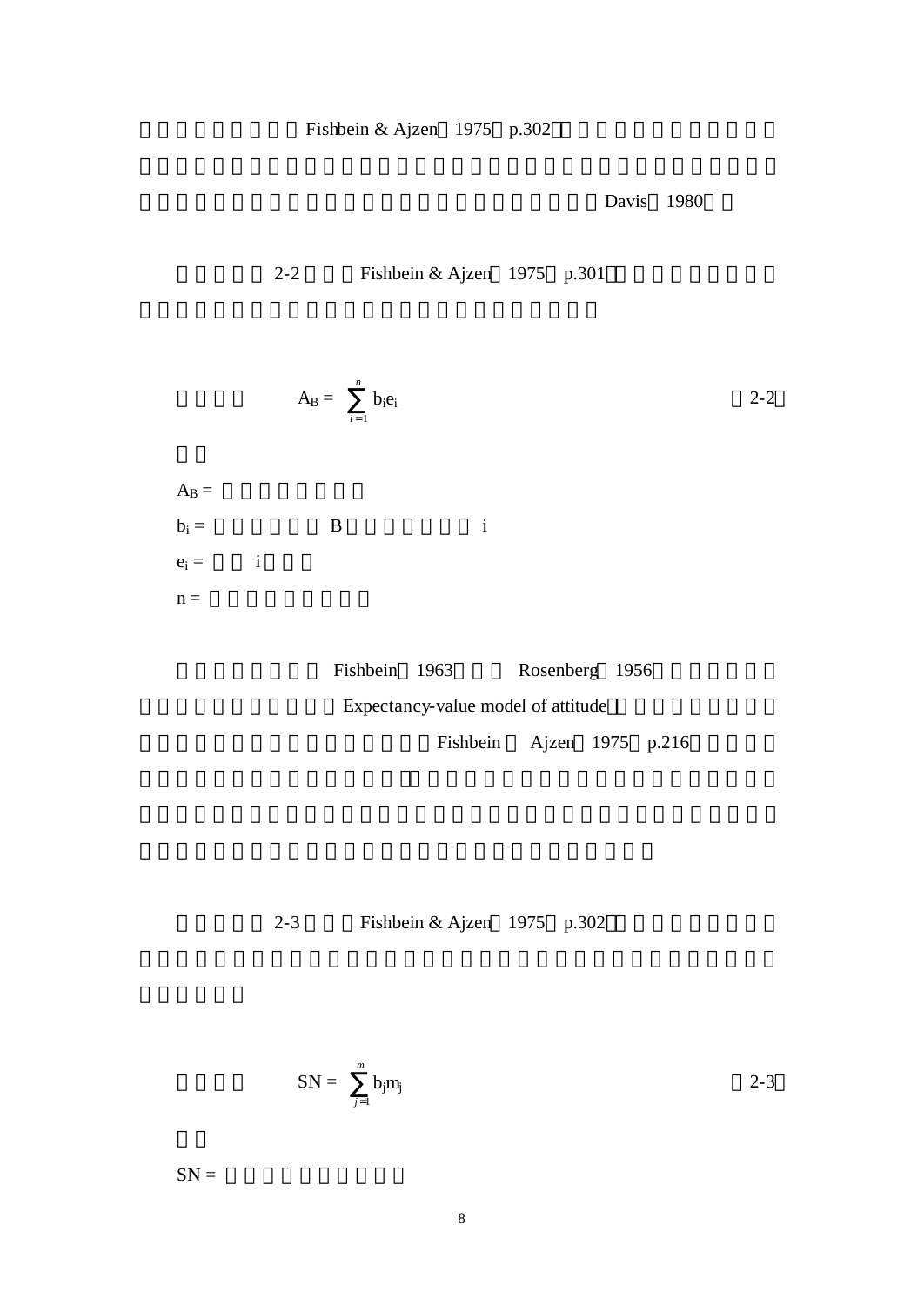

Technology Acceptance Model TAM Davis

理論(TRA)為基礎,針對組織內資訊系統使用者之使用行為進行分析所發展

2-2 Davis 1986 **1986**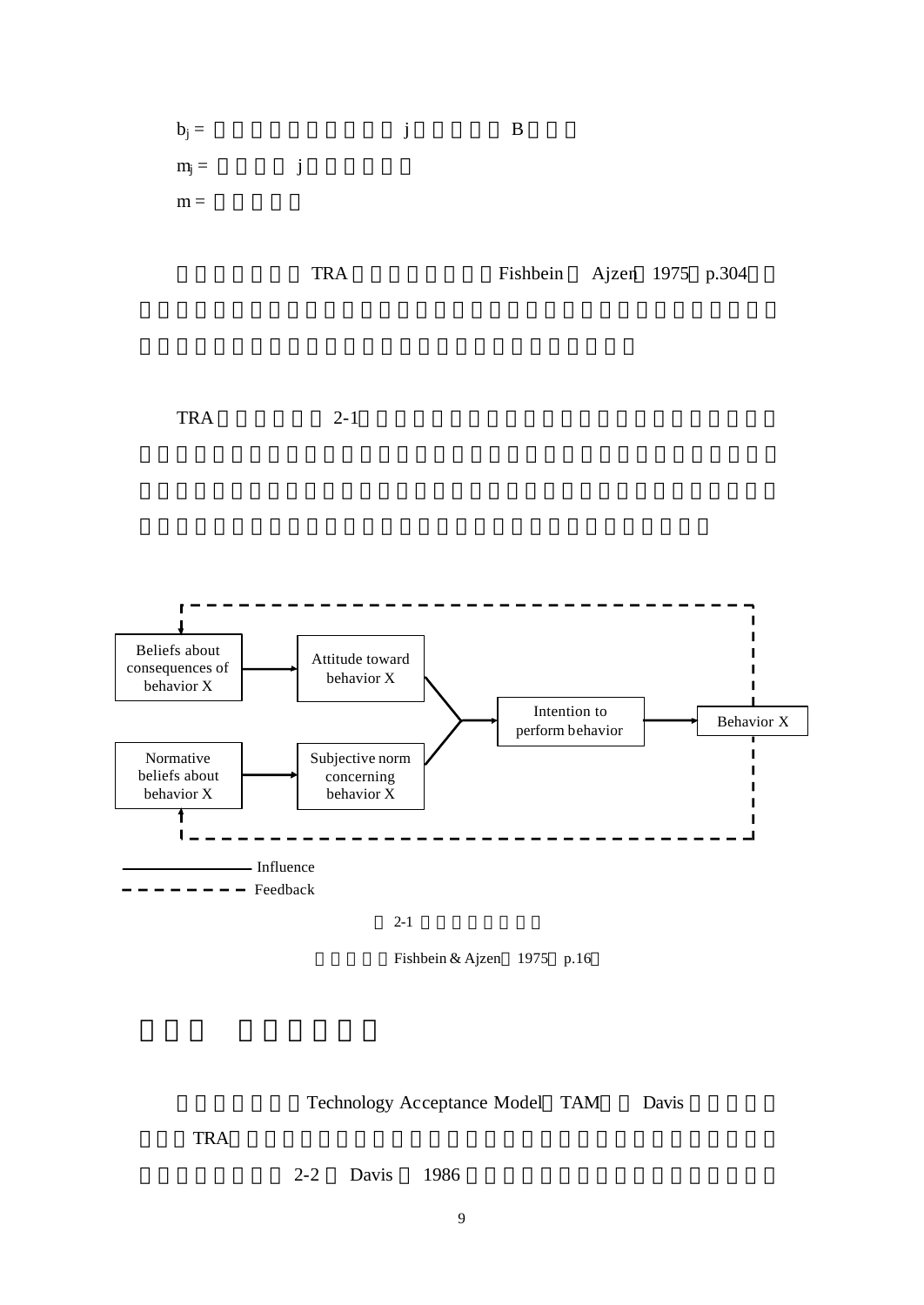$\text{TRA}$  and  $\text{PRA}$  and  $\text{PRA}$  and  $\text{PRA}$  and  $\text{PRA}$  and  $\text{PRA}$  and  $\text{PRA}$  and  $\text{PRA}$  and  $\text{PRA}$  and  $\text{PRA}$  and  $\text{PRA}$  and  $\text{PRA}$  and  $\text{PRA}$  and  $\text{PRA}$  and  $\text{PRA}$  and  $\text{PRA}$  and  $\text{PRA}$  and



Davis 1986

$$
EOU = \sum_{i=1}^{n} \beta_i X_i + e \qquad \qquad 2-4
$$

$$
USEF = \sum_{i=1}^{n} B_i X_i + B_{n+1} EOU + e
$$
 2-5

$$
ATT = \beta_1 EOU + \beta_2 USEF + e
$$
 2-6

$$
USE = \beta_1 ATT + e \qquad \qquad 2-7
$$

$$
X_i = i = 1 \sim n
$$
  
EOU =  
USEF =  
ATT =  
USE =  
 $\beta_i =$   
e =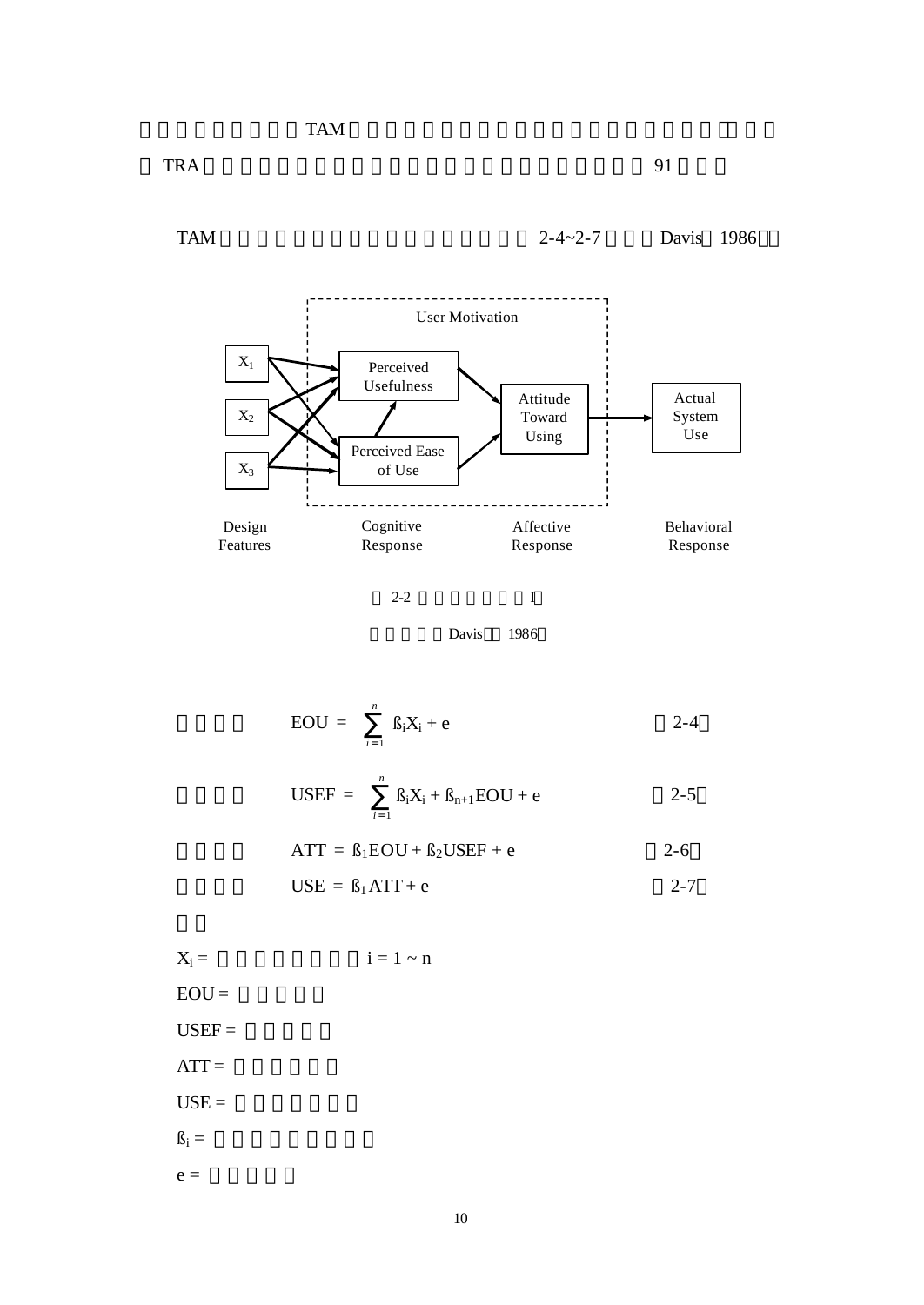

112 IBM  $TAM$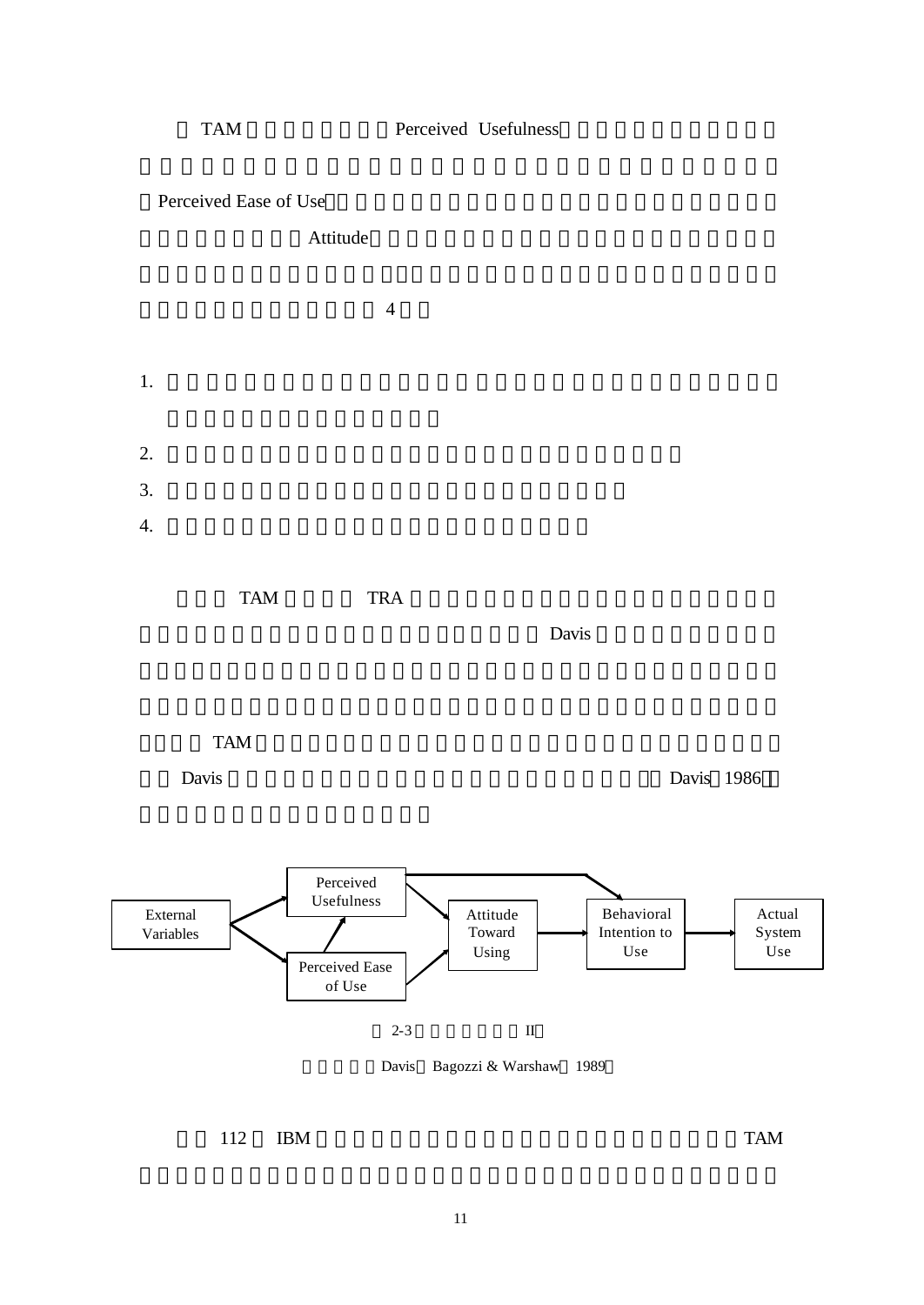ending the Davis 1989 **FAM** 

 $107$ 

 $TAM$  $2-3$  TAM

# $TAM$

Adams et al.  $1992$  Chin & Todd  $1995$  Davis 1989

Adams et al. 1992 TAM

 $E$ -Mail  $\overline{E}$ -Mail  $\overline{E}$ 

等,發現 TAM 對於不同資訊系統的行為解釋都能做一有效解釋;然而他們亦指

TAM Dishaw & Strong 1999 Gefen & Straub 1997 Moon & Kim 2001 Venkatesh & Morris 2000 外(Dishaw & Strong 1999 Moon & Kim 2001 Dishaw & Strong 1999 - Task-Technology Fit TTF TAM  $TAM$  $TAM$  www  $TAM$  www. WWW Chen et al. 2002 Franz 2000 Johnson & Hignite 2000 Lin & Liu 2000 Moon & Kim 2001 WWW

Johnson & Hignite 2000 TAM WWW

12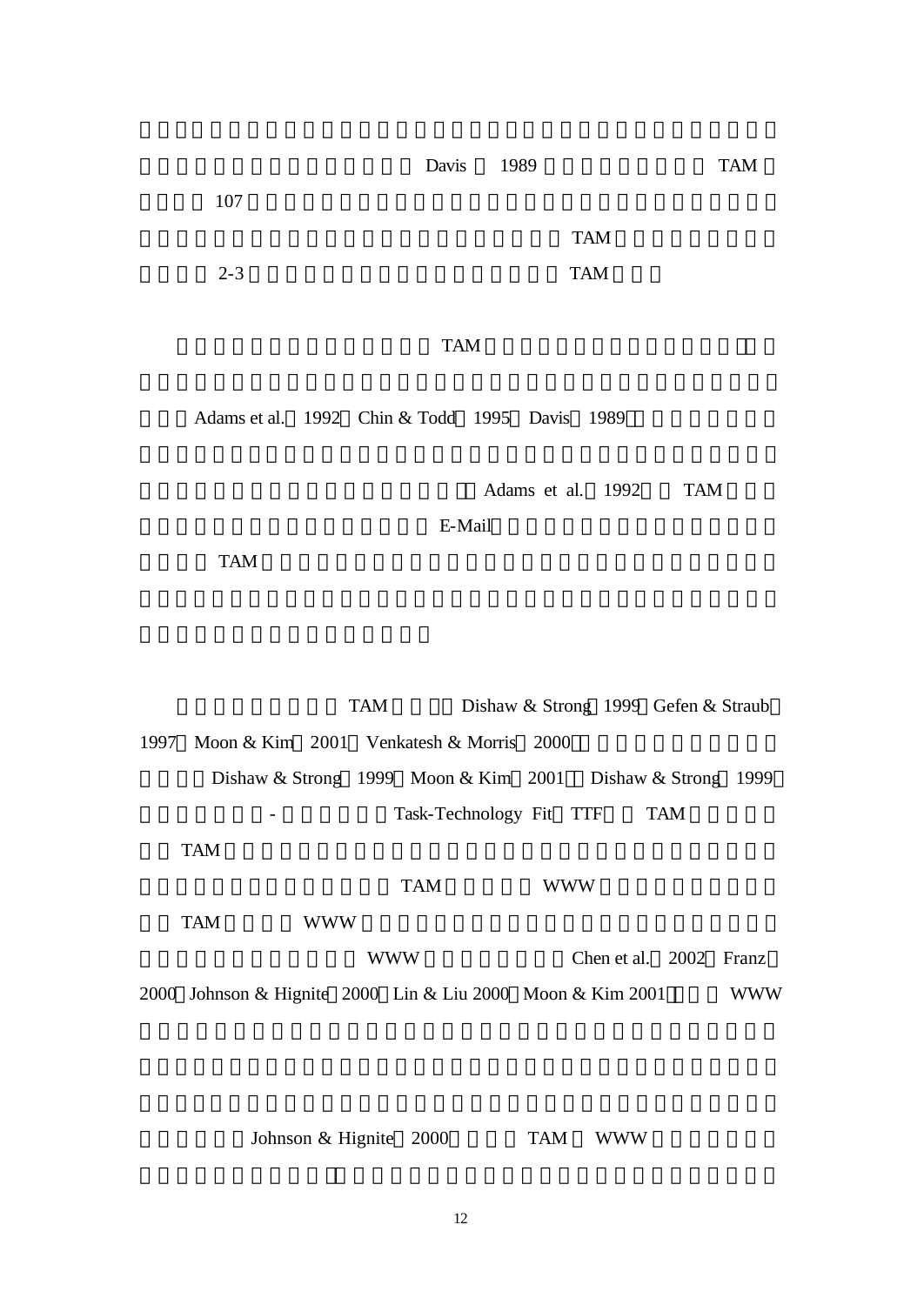度差異 Chen et al. 2002 Franz 2000 Johnson & Hignite 2000 Lin & Liu 2000 Moon & Kim 2001 , WWW \

Motivation Theory

Deci & Ryan 1985

Atkinson & Kydd 1997

 $TAM$ 

將內部動機納為 TAM 模式的一部 是可以考量的一個做法,尤其在研究為

WWW Moon & Kim 2001

Csikszentmihalyi Deci

1997 Venkatesh & Morris 2000

Concentration Curiosity Enjoyment

 $152$  WWW

Igbaria et al. 1996

TAM Gefen & Straub

Truman & Baroudi 1994

1997) The E-Mail  $E-Mail$ 

Gefen & Straub

Venkatesh & Morris

 $2000$ 

Card et al. 1983 p.418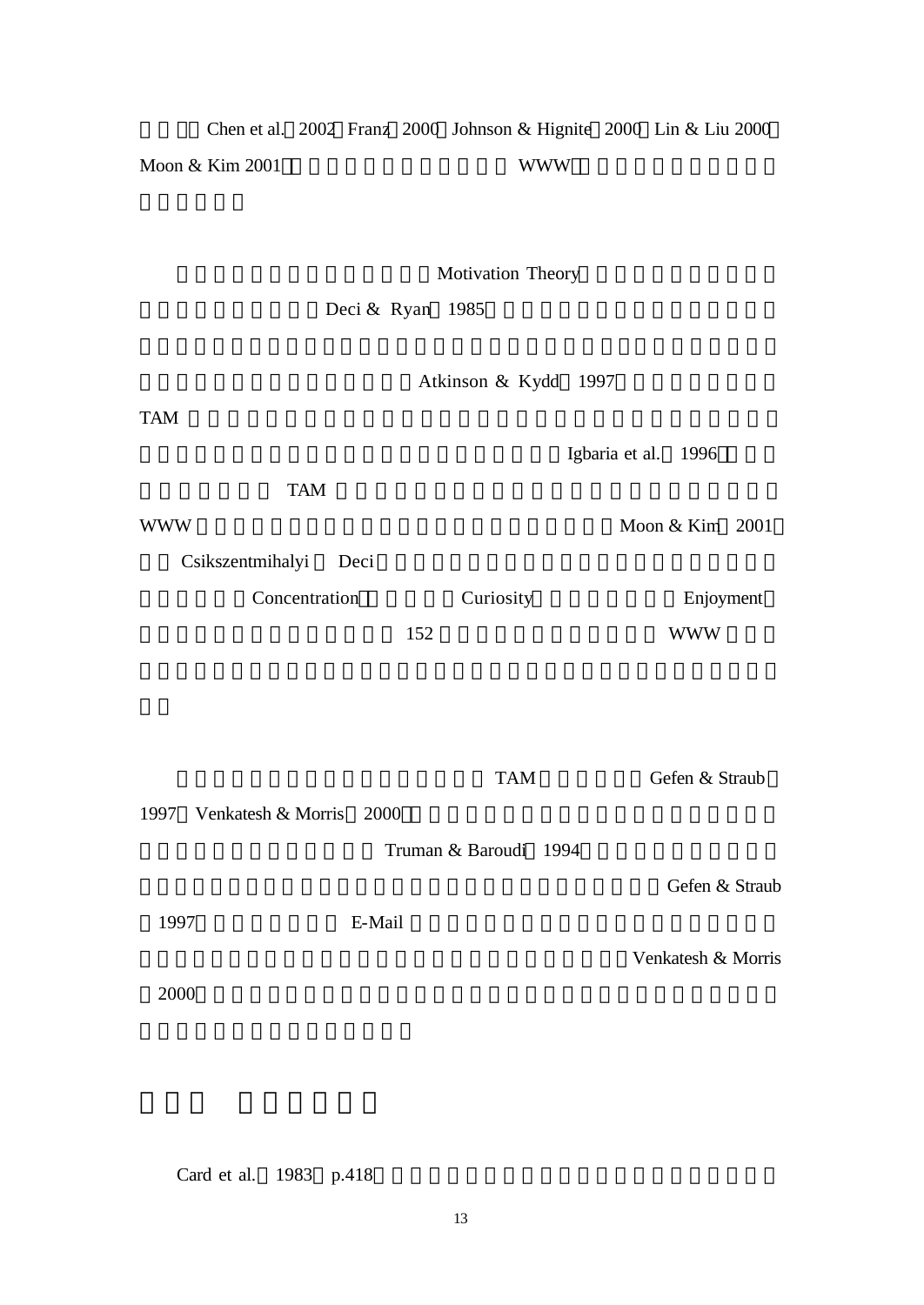Marcus 1995 2000

繼續探討網站和使用者之間的互動關係,不僅列舉了許多網站評量 標準 Page

& Lepkowska-White 2002 Rayport & Jaworski 2001 Geissler 2001

## Palmer & Griffith 1998



 $2 - 4$ 

Christine Page & Elzbieta Lepkowska-White 2002

## Christine Page & Elzbieta Lepkowska-White 2002

#### Web Equity

Web Image 2-4

Web Awareness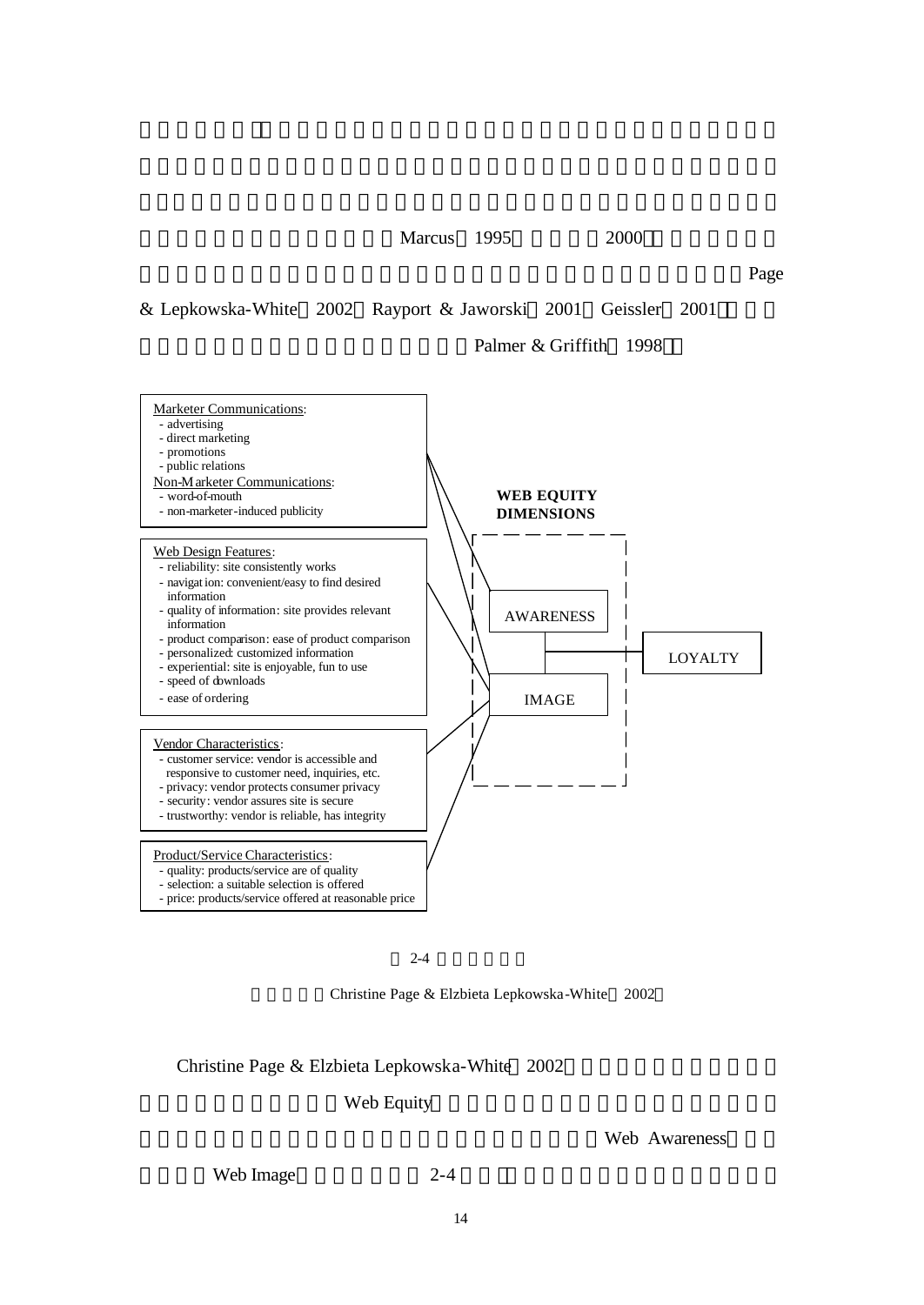

Rayport & Jaworski 2001 p.115 7C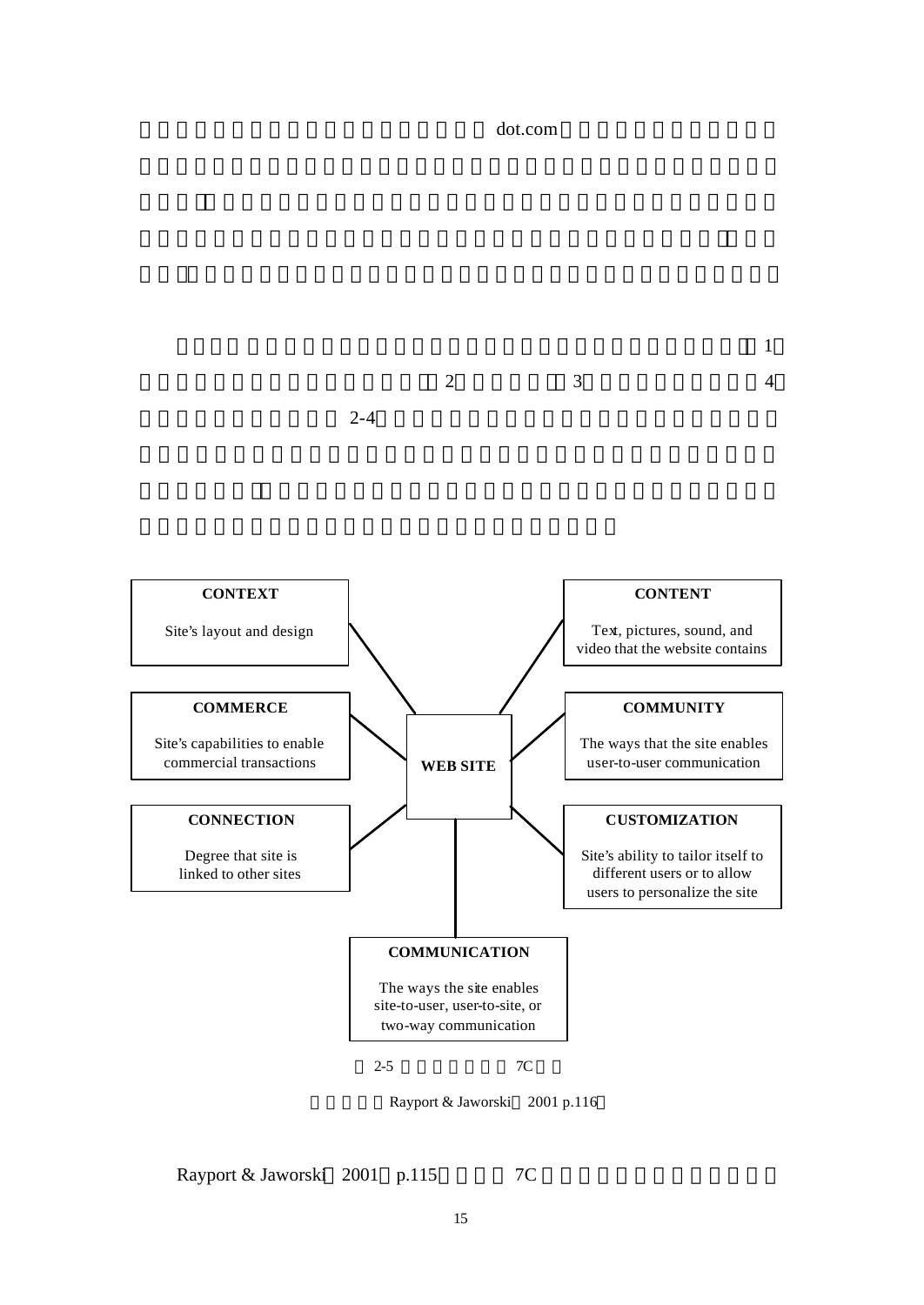| $7\degree$ C |                         |  |    | Context Content Community Customization Communication |
|--------------|-------------------------|--|----|-------------------------------------------------------|
|              | Connection Commerce 2-5 |  | 7C |                                                       |

1. Context

Context Property and American property and a set of the Second Property and American property and  $\mathcal{L}$ 

2. Content

Context **Executed** 

 $\text{Context}$  Context  $\text{Context}$ 

Content

3. Community

Community

4. Customization

Customization

- 5. Communication Communication
- 6. Connection

Connection

7. Commerce

Commerce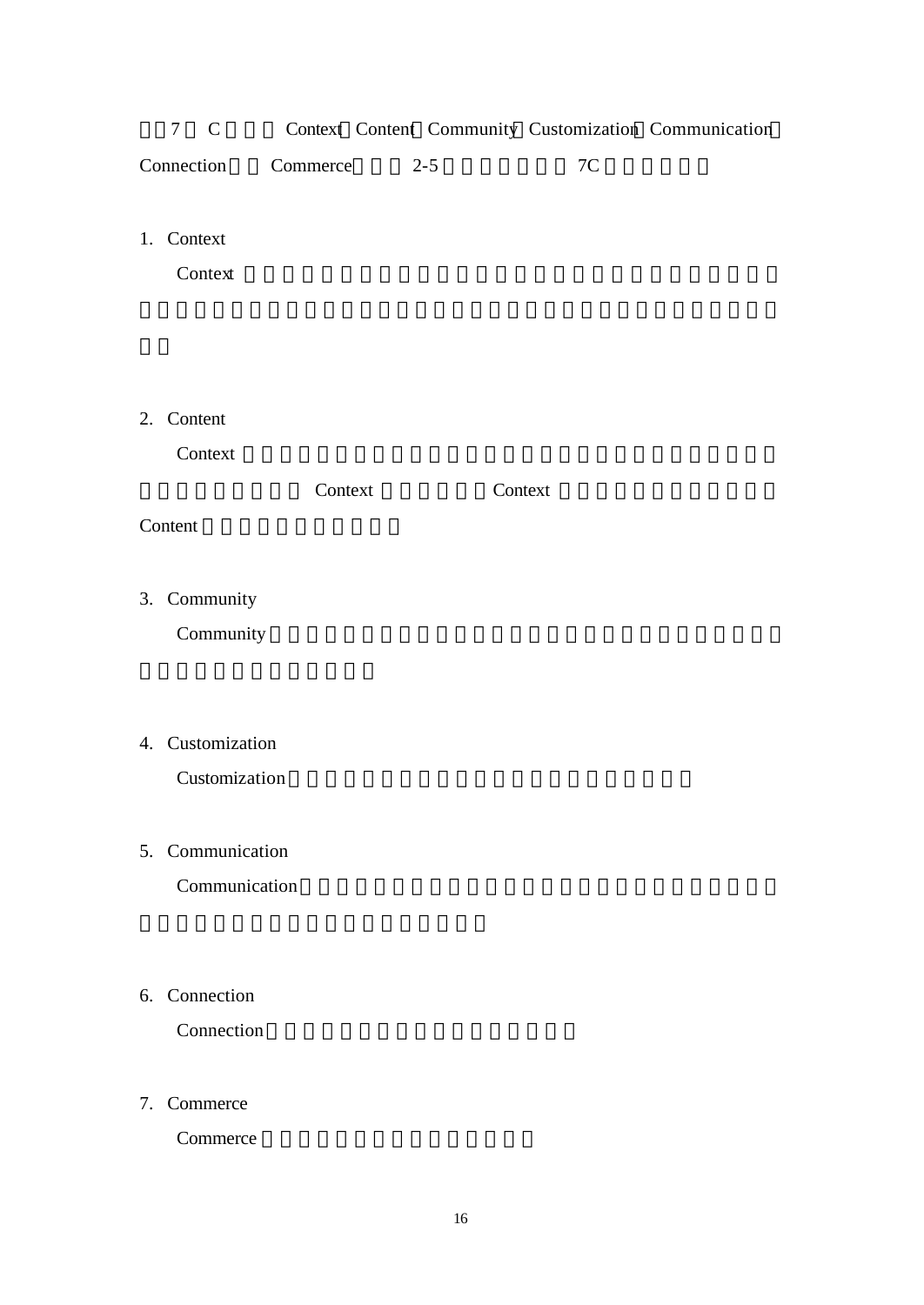

 $2 - 6$ 



Geissler 2001

 $50$ 

## $2-6$

technical consideration customer relationship

marketing efforts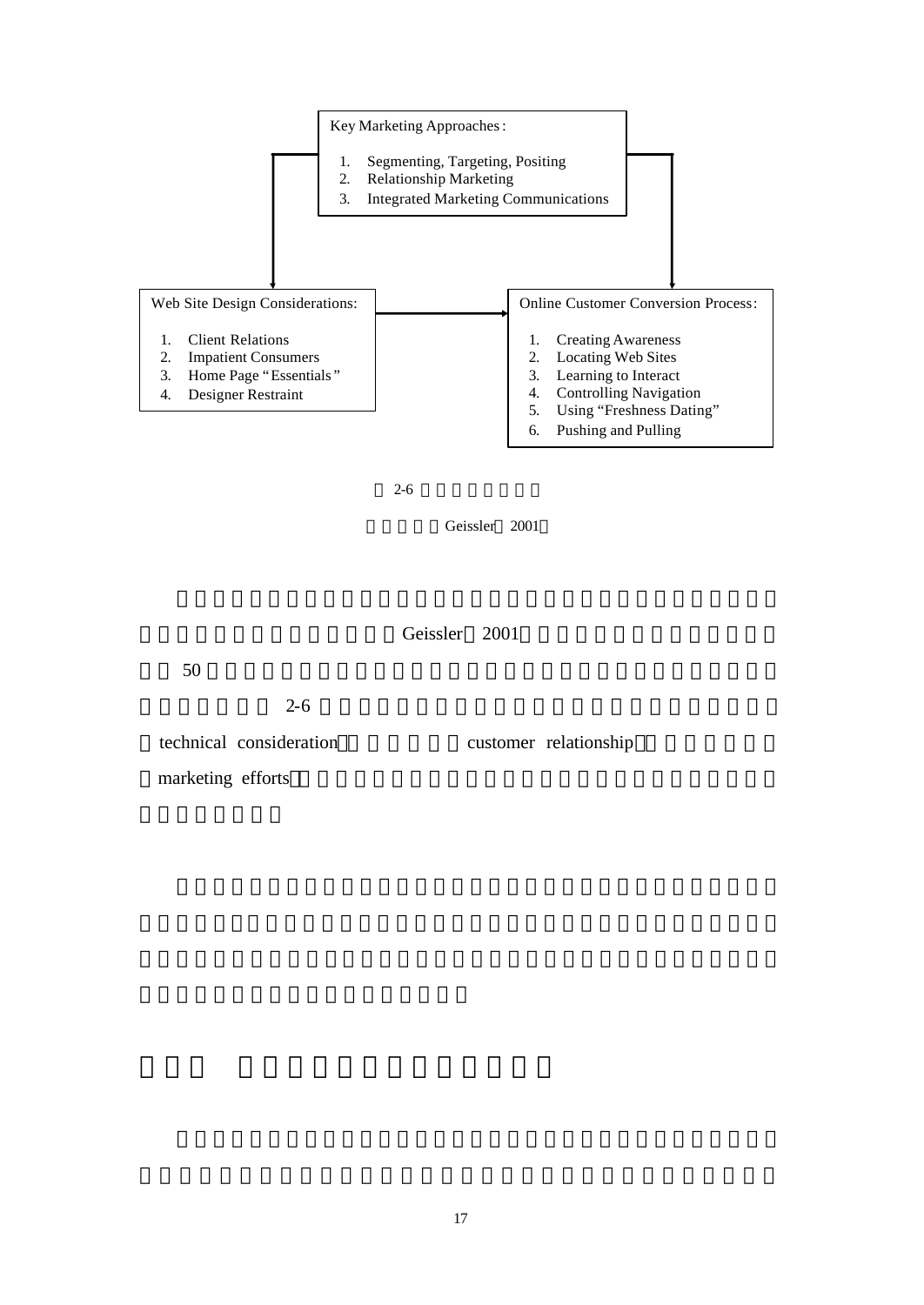1990 Cooper & Selfe 1990

McCulley 1996

Benston 1992

Marcella & Binfield 1996

Herring 2000 , E-Mail extended the E-Mail Section of the E-Mail  $E-A$ 

Wylie 1995

Ford & Miller 1996

Ford & Miller 1996

Marcella 2002

 $2002$ 

對適應以男性主導的科技有先天障礙的女性找到專屬自己的天地?Bump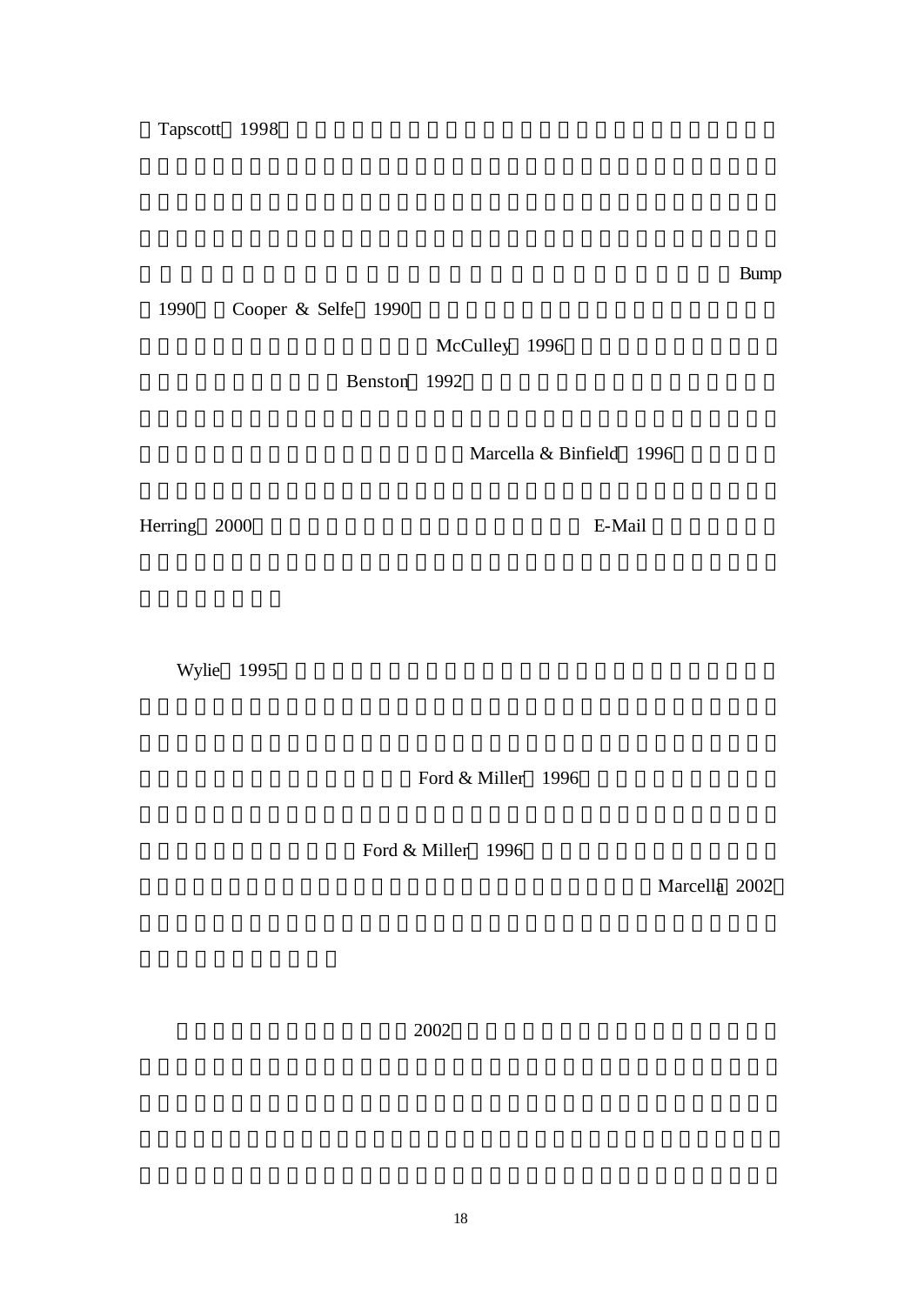|                         |  | 2002 |
|-------------------------|--|------|
| PC Home Openfind Google |  | 163  |

shesay.com

hercafe.com e 51mai

 $2000$ 

 $2001$ 

 $617$ 

 $1.$ 

 $2.$